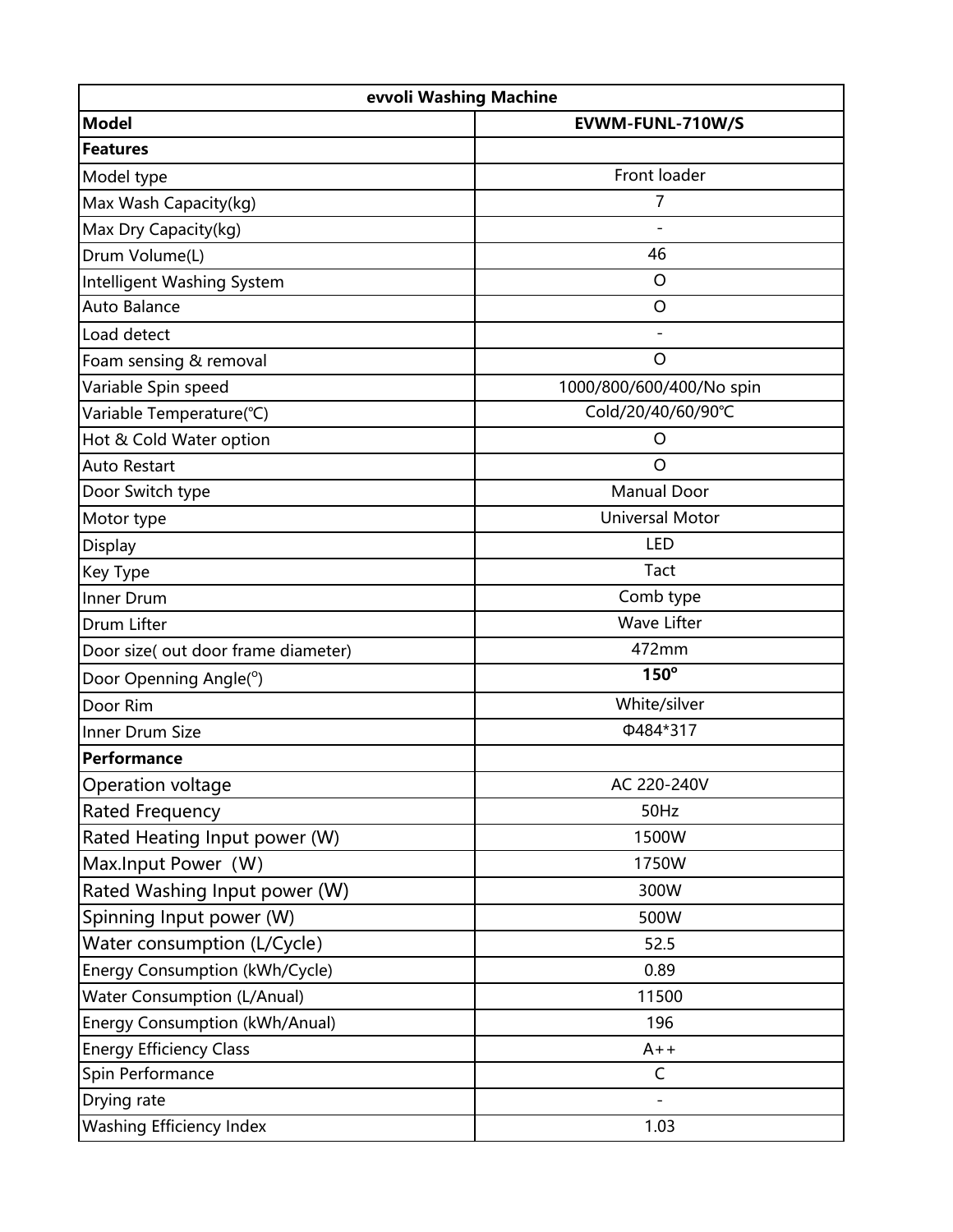| <b>Waterproof Class</b>   | IPX4                     |
|---------------------------|--------------------------|
| Noise level -Wash (PWL)   | 60 dBA                   |
| Noise level -Spin (PWL)   | 74 dBA                   |
| Noise level -Dry (PWL)    |                          |
| Water pressure (MPa)      | $0.03 - 1$               |
| <b>Programs (course)</b>  | 12 course                |
| <b>Baby Care</b>          | $\circ$                  |
| Skin care                 |                          |
| Favorite                  |                          |
| Cotton                    | O                        |
| Eco                       | O                        |
| Down Jacket               | $\overline{\phantom{a}}$ |
| <b>Cotton Quick</b>       | $\overline{\phantom{a}}$ |
| Synthetic(Easy care)      | $\mathsf O$              |
| Mix                       | O                        |
| Sports wear               | O                        |
| Night wash                | $\overline{\phantom{a}}$ |
| Delicate                  | $\blacksquare$           |
| Wool/Hand Wash            | O                        |
| Quick15'                  | O                        |
| Quick42'                  | $\overline{a}$           |
| Duvet (Bulky)             | O                        |
| Half load+                | $\overline{\phantom{0}}$ |
| Intensive60               | $\overline{\phantom{a}}$ |
| Jeans                     |                          |
| <b>Boiling Care</b>       | $\overline{\phantom{a}}$ |
| <b>Bio Care</b>           |                          |
| Rinse+Spin                | $\circ$                  |
| Spin                      | O                        |
| Tub Clean                 |                          |
| Underwear                 | $\circ$                  |
| <b>Additional Options</b> |                          |
| Prewash                   | $\overline{\phantom{a}}$ |
| Pre Delay/Time Delay      | O                        |
| Normal                    | $\overline{\phantom{a}}$ |
| Soak                      |                          |
| Rinse+                    |                          |
| <b>Medic Rinse</b>        |                          |
| Intensive                 |                          |
| Crease Care(Wrinkle free) | -                        |